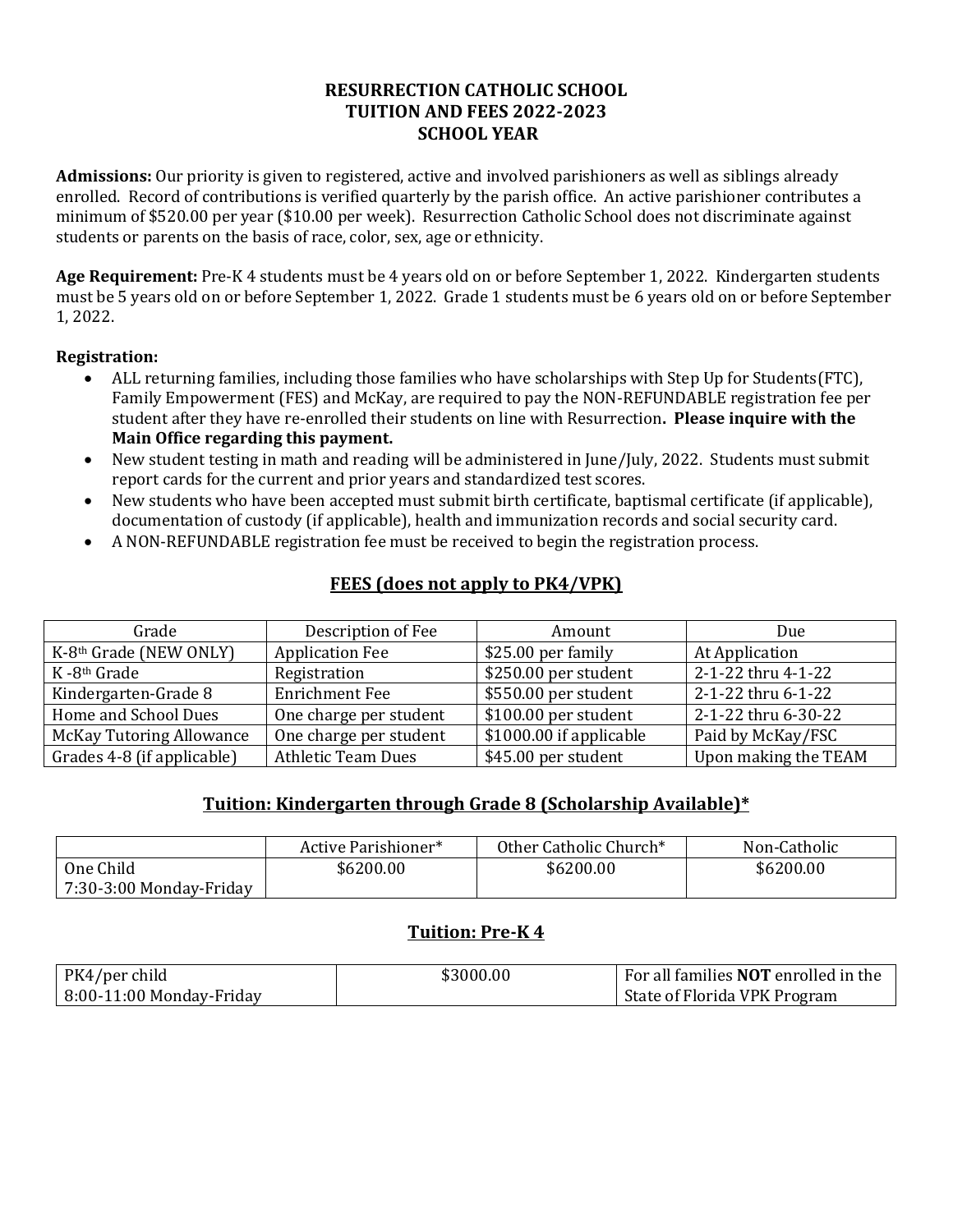# **RESURRECTION CATHOLIC SCHOOL AFTER SCHOOL AND BEFORE SCHOOL CARE RATES 2022-2023 SCHOOL YEAR**

#### **Before School Care Rates**

| irade          | Time Frame | Monthly<br>Amount | Due |
|----------------|------------|-------------------|-----|
| PK4<br>Frade 8 | 7:00-7:30  | FREE              |     |

#### **After School Care Rates**

| Grade                            | Time Frame         | <b>Monthly Amount</b> | Due                      |
|----------------------------------|--------------------|-----------------------|--------------------------|
| PK4                              | 11:00-3:00         | \$200.00/per child    | <b>FACTS</b> July-April  |
| PK4                              | 11:00-6:00         | \$300.00/per child    | <b>FACTS</b> July-April  |
| $K-8th$ (one child)              | $3:00 - 6:00$      | \$200.00 per month    | <b>FACTS</b> July-April  |
| K-8 <sup>th</sup> (two children) | $3:00 - 6:00$      | \$275.00 per month    | <b>FACTS</b> July-April  |
| $K-8th$ (three+ children)        | $3:00 - 6:00$      | \$350.00 per month    | <b>FACTS July-April</b>  |
| PK4-Grade 8                      | DROP IN***         | \$15.00/per child-per | At Pick Up of Child      |
|                                  |                    | day                   |                          |
| PK4-Grade 8                      | Late Pick UP after | \$20.00/per child     | At Late Pick Up of Child |
|                                  | 6:00PM             |                       |                          |
|                                  | Late Pick Up after | $$30.00/per$ child    |                          |
|                                  | 6:15PM             |                       |                          |

**\*\*\*Drop In/Unexpected Services:** For parents needing OCCASIONAL childcare services, the BASE program offers Unexpected Services. The unexpected service rate is \$15.00 per child, per day. This service may be used a MAXIMUM of three (3) times per week**.** Any charges incurred will be added monthly to your FACTS agreement.